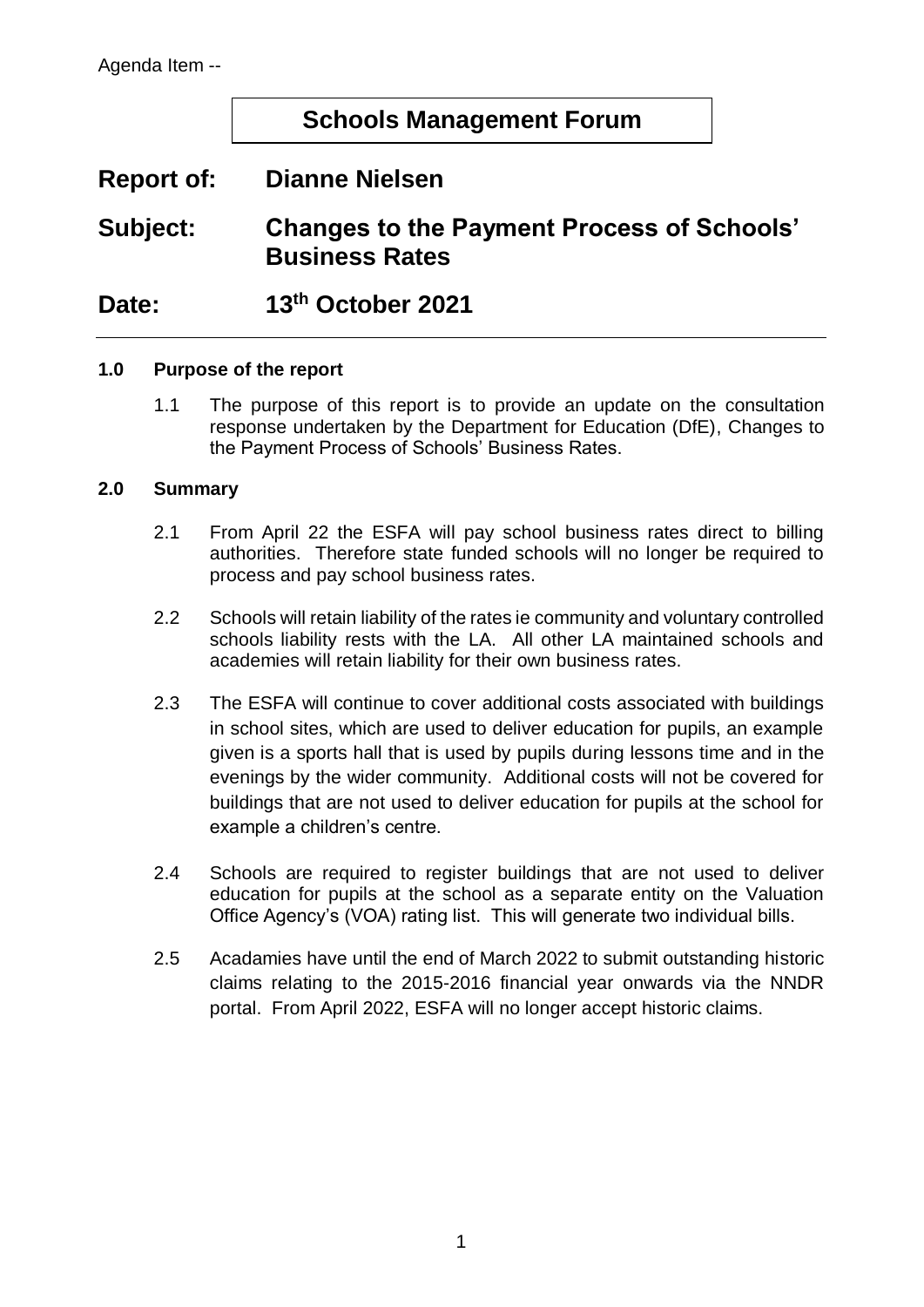### **3.0 Background**

- 3.1 Following the consultation of the Payment Process of Business Rates this document provides the outcome of the consultation.
- 3.2 Please find below the outcome of the consultation document within the link below:

[Changes to the payment process of schools' business rates: government](https://assets.publishing.service.gov.uk/government/uploads/system/uploads/attachment_data/file/1011171/Changes_to_the_payment_process_of_schools__business_rates_-_government_consultation_response.pdf)  [consultation response \(publishing.service.gov.uk\)](https://assets.publishing.service.gov.uk/government/uploads/system/uploads/attachment_data/file/1011171/Changes_to_the_payment_process_of_schools__business_rates_-_government_consultation_response.pdf)

### **4.0 Outcome of Consultation**

- 4.1 School business rates are currently funded through the National Funding Formula (NFF).
- 4.2 From April 2022, the ESFA will pay national non-domestic rates (NNDR) or commonly known as business rates directly to billing authorities on behalf of stated funded schools. Removing schools from the payment process.
- 4.3 From April 2022, the business rates system for schools will be centralised. The first business rates payments made directly from ESFA to billing authorities will be paid in June 2022 and a subsequent payment for changes in schools' rates bills in February 2023.
- 4.4 Schools and Local Authorities (LA's) will have access to the online business rates portal so they can see their rates bills and when bills have been paid. Schools will have observer status. Schools are encouraged to utilise the portal to ensure accuracy and where necessary notify the billing authority of any errors.
- 4.5 Schools will retain liability of the rates ie community and voluntary controlled schools liability rests with the LA. All other LA maintained schools and academies will retain liability for their own business rates. If penalty charge is incurred due to late payment and is the fault of the ESFA, the ESFA will pay any penantly charges. Where a school fails to inform the billing authority of their rateable value, or when an academy convertor fails to inform their billing authority of their conversion. Any penalties incurred will be the responsibility of the school.
- 4.6 The ESFA will cover the costs where historic adjustments have resulted in increased bills, for adjustments which are raised after April 2022 and apply to bills paid prior to April 2022 ie where a rateable value has increased due to construction in a prior year but this hasn't been adjusted until after April 2022.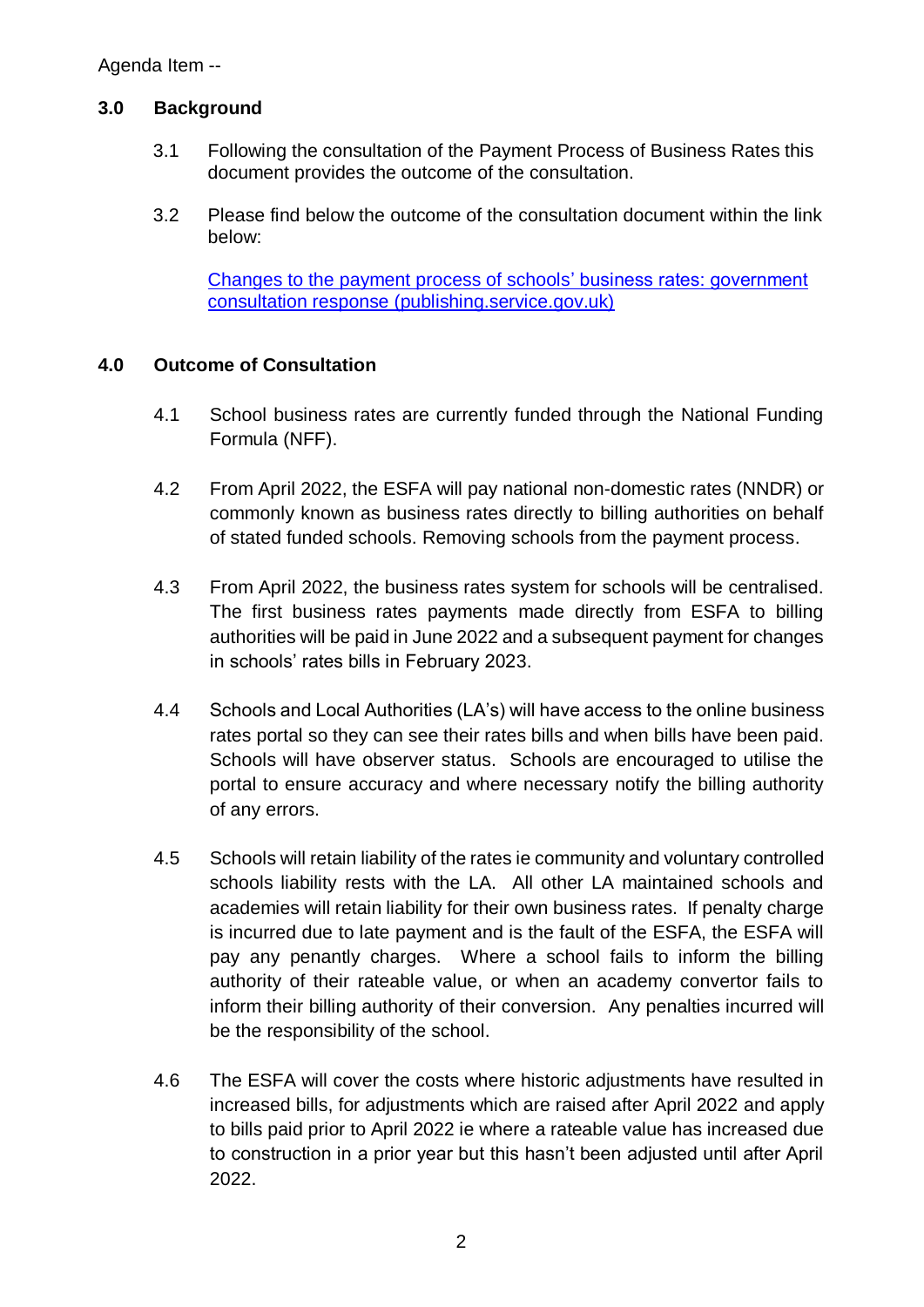- 4.7 Where a rateable value has decreased due to demolishing a building, for example. It is the responsibility of the school to notify the billing authority to discharge the liability and seek a refund if an overpayment has been made.
- 4.8 Where a LA applies discretionary relief to schools in relation to their business rates, or wish to do so in the future, this will continue. Any relief should be applied at source before the bill amounts are upload and payments will be based on a net liability.
- 4.9 For schools with multi use sites, such as a private nursery attached or a caretaker's house. The ESFA will continue to cover additional costs associated with buildings in school sites, which are used to deliver education for pupils, an example given is a sports hall that is used by pupils during lessons time and in the evenings by the wider community. Additional costs will not be covered for buildings that are not used to deliver education for pupils at the school for example a children's centre.
- 4.10 Schools are required to register buildings that are not used to deliver education for pupils at the school as a separate entity on the Valuation Office Agency's (VOA) rating list. This will generate two individual bills. Therefore the bill data uploaded by billing authorities will only include parts of the schools site used to deliver education for pupils of that school.
- 4.11 If by April 2022 a school has not achieved separate bills, it will be for the school to organise how the other liable party reimburses them to make up the difference between the total that is owed to the billing authority. It will remain the schools' responsibility to arrange payment for any additional rates costs which exceed the portion paid by the ESFA.
- 4.12 There will be further guidance issued by the ESFA on this, to ensure billing authorities and schools understand that the ESFA will only pay business rates for buildings that are used for the education of children in their school.
- 4.13 LA's will not be required to submit rates data in their authority proforma tool (APT) after 2021-22, unless they wish to record any adjustments in the 2022-23 APT. This adjustment will be made available for the final time in 2022-23. Therefore, I will be contacting schools as I have done in previous years to provide their 2021-22 business rates to ensure you have been funded correctly. After this point, all adjustments will be submited by the billing authority using the ESFA portal.
- 4.14 Where billing amounts change mid year, billing authorities will upload the new bill amount to the online portal during the reconciliation window. A change to the rateable value will be applied from the day it occurs.